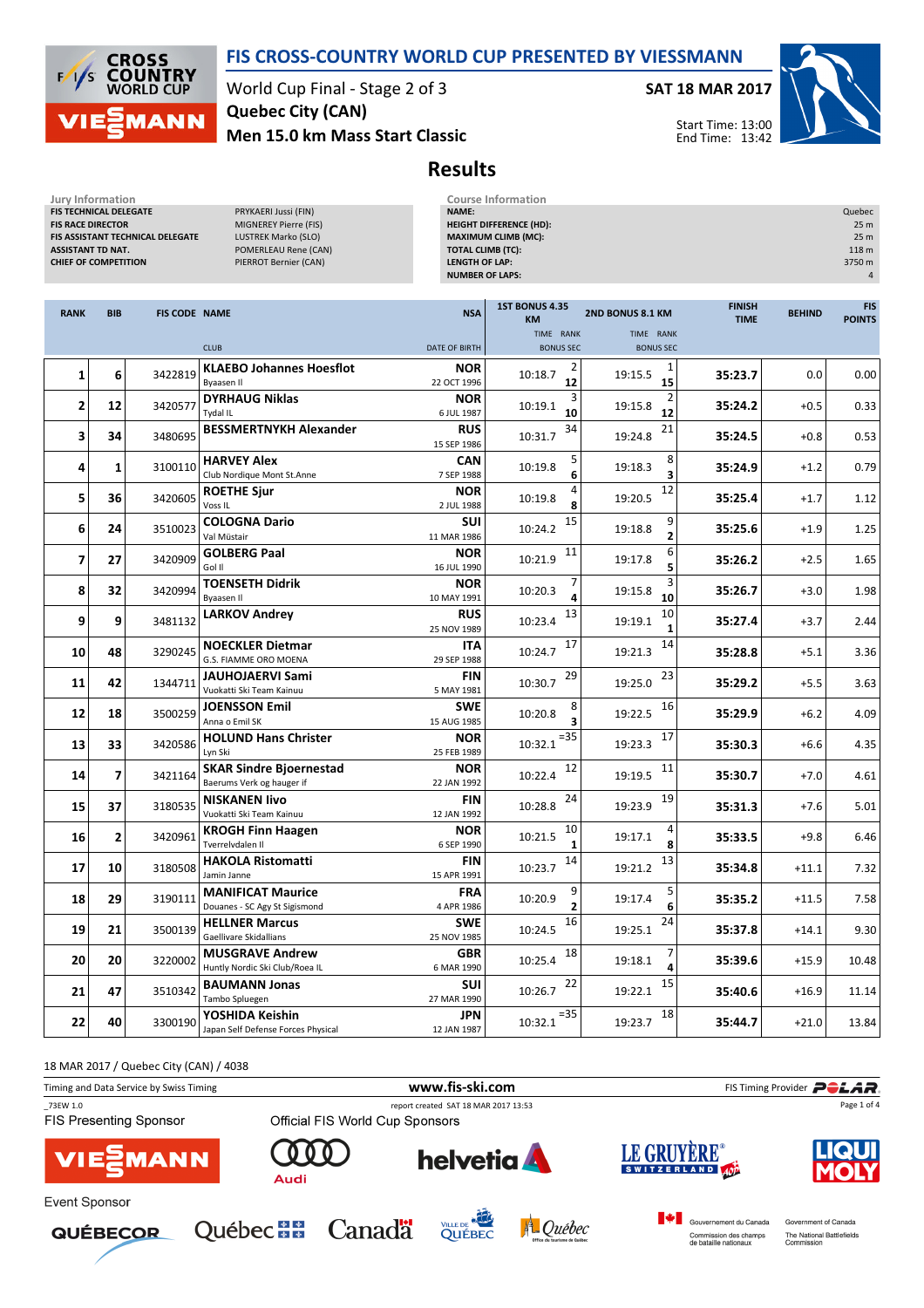## FIS CROSS-COUNTRY WORLD CUP PRESENTED BY VIESSMANN



World Cup Final - Stage 2 of 3 Men 15.0 km Mass Start Classic Quebec City (CAN)

SAT 18 MAR 2017



Start Time: 13:00 End Time: 13:42

Results

| <b>RANK</b> | <b>BIB</b> | <b>FIS CODE NAME</b> |                                                                       | <b>NSA</b>                | <b>1ST BONUS 4.35</b><br>2ND BONUS 8.1 KM<br><b>KM</b> |                  | <b>FINISH</b><br><b>TIME</b> | <b>BEHIND</b> | <b>FIS</b><br><b>POINTS</b> |
|-------------|------------|----------------------|-----------------------------------------------------------------------|---------------------------|--------------------------------------------------------|------------------|------------------------------|---------------|-----------------------------|
|             |            |                      |                                                                       |                           | TIME RANK                                              | TIME RANK        |                              |               |                             |
|             |            |                      | <b>CLUB</b>                                                           | <b>DATE OF BIRTH</b>      | <b>BONUS SEC</b>                                       | <b>BONUS SEC</b> |                              |               |                             |
| 23          | 54         | 3290407              | <b>SALVADORI Giandomenico</b><br><b>GRUPPO SCIATORI FIAMME GIALLE</b> | ITA<br>8 OCT 1992         | 20<br>10:26.0                                          | 25<br>19:25.3    | 36:22.8                      | $+59.1$       | 38.96                       |
| 24          | 35         | 1345875              | <b>GAILLARD Jean Marc</b>                                             | FRA                       | 6<br>10:20.3                                           | 22<br>19:24.9    | 36:23.2                      | $+59.5$       | 39.22                       |
|             |            |                      | S.C DES DOUANES HTE SAVOIE                                            | 7 OCT 1980                | 5                                                      |                  |                              |               |                             |
| 25          | 16         | 3421320              | <b>IVERSEN Emil</b><br>Il Varden Meraaker                             | <b>NOR</b><br>12 AUG 1991 | 10:18.4<br>15                                          | 20<br>19:24.4    | 36:27.9                      | $+1:04.2$     | 42.32                       |
| 26          | 31         | 3180053              | <b>HEIKKINEN Matti</b><br>Vantaan Hiihtoseura                         | FIN<br>19 DEC 1983        | 30<br>10:30.8                                          | 36<br>19:53.7    | 36:28.6                      | $+1:04.9$     | 42.78                       |
| 27          | 45         | 3200241              | <b>BING Thomas</b><br>Rhoener WSV Dermbach                            | <b>GER</b><br>3 APR 1990  | 28<br>10:30.1                                          | 28<br>19:28.9    | 36:31.4                      | $+1:07.7$     | 44.63                       |
| 28          | 44         | 3100006              | <b>KERSHAW Devon</b>                                                  | <b>CAN</b>                | 42<br>10:40.9                                          | 32<br>19:52.5    | 36:32.1                      | $+1:08.4$     | 45.09                       |
|             |            |                      | Onaping Falls Nordics Ski Club                                        | 20 DEC 1982               |                                                        |                  |                              |               |                             |
| 29          | 17         | 3500330              | <b>PETERSON Teodor</b><br><b>IFK Umeaa</b>                            | <b>SWE</b><br>1 MAY 1988  | 23<br>10:27.6                                          | 31<br>19:41.5    | 36:38.0                      | $+1:14.3$     | 48.98                       |
| 30          | 19         | 3510351              | <b>FURGER Roman</b><br>Schattdorf                                     | SUI<br>10 FEB 1990        | 26<br>10:29.4                                          | 38<br>19:54.9    | 36:38.5                      | $+1:14.8$     | 49.31                       |
| 31          | 55         | 3530511              | <b>BJORNSEN Erik</b><br>APU Nordic Ski Center                         | <b>USA</b><br>14 JUL 1991 | 27<br>10:29.8                                          | 30<br>19:40.8    | 36:40.5                      | $+1:16.8$     | 50.63                       |
| 32          | 51         | 3100175              | <b>KILLICK Graeme</b><br>Ptarmigan Nordic Ski Club                    | <b>CAN</b><br>26 FEB 1989 | 38<br>10:39.3                                          | 33<br>19:52.6    | 36:41.4                      | $+1:17.7$     | 51.22                       |
| 33          | 46         | 3500153              | <b>JOHANSSON Martin</b><br>IFK Mora SK                                | <b>SWE</b><br>26 SEP 1984 | 43<br>10:40.9                                          | 35<br>19:53.2    | 36:43.3                      | $+1:19.6$     | 52.47                       |
| 34          | 13         | 3220016              | <b>YOUNG Andrew</b><br>Huntly Nordic Ski Club                         | <b>GBR</b><br>21 FEB 1992 | 21<br>10:26.5                                          | 29<br>19:31.9    | 36:45.2                      | $+1:21.5$     | 53.73                       |
| 35          | 43         | 3200205              | <b>BOEGL Lucas</b><br>SC Gaissach                                     | <b>GER</b><br>14 JUN 1990 | 37<br>10:38.6                                          | 39<br>19:56.1    | 36:45.7                      | $+1:22.0$     | 54.06                       |
| 36          | 41         | 3180301              | <b>LEHTONEN Lari</b><br>Imatran Urheilijat                            | <b>FIN</b><br>21 JUN 1987 | 44<br>10:42.0                                          | 34<br>19:52.9    | 36:50.2                      | $+1:26.5$     | 57.02                       |
| 37          | 64         | 3530378              | <b>GELSO Matthew Phillip</b><br>Sun Valley Ski Education Fnd          | <b>USA</b><br>18 JUL 1988 | 33<br>10:31.1                                          | 37<br>19:54.3    | 36:56.3                      | $+1:32.6$     | 61.04                       |
| 38          | 53         | 3190268              | <b>BACKSCHEIDER Adrien</b><br>Douane - Gerardmer Ski Nordique         | <b>FRA</b><br>7 AUG 1992  | 39<br>10:39.5                                          | 41<br>20:03.7    | 37:01.3                      | $+1:37.6$     | 64.34                       |
| 39          | 8          | 3290326              | <b>PELLEGRINO Federico</b><br>G.S. FIAMME ORO MOENA                   | ITA<br>1 SEP 1990         | 19<br>10:26.0                                          | 26<br>19:26.8    | 37:01.9                      | $+1:38.2$     | 64.74                       |
| 40          | 39         | 3190302              | <b>PARISSE Clement</b><br>MegEve                                      | <b>FRA</b><br>6 JUL 1993  | 47<br>10:46.1                                          | 40<br>20:02.9    | 37:05.4                      | $+1:41.7$     | 67.04                       |
| 41          | 28         | 3501346              | <b>THORN Viktor</b><br>Ulricehamns If                                 | <b>SWE</b><br>11 MAY 1996 | 57<br>10:57.2                                          | 42<br>20:06.6    | 37:06.9                      | $+1:43.2$     | 68.03                       |
| 42          | 49         | 3200356              | <b>DOBLER Jonas</b><br><b>SC Traunstein</b>                           | <b>GER</b><br>4 MAY 1991  | 31<br>10:31.0                                          | 27<br>19:28.8    | 37:08.2                      | $+1:44.5$     | 68.89                       |
| 43          | 26         | 3421779              | <b>KRUEGER Simen Hegstad</b><br>Lyn Ski                               | <b>NOR</b><br>13 MAR 1993 | 45<br>10:43.2                                          | 43<br>20:07.0    | 37:28.3                      | $+2:04.6$     | 82.14                       |
| 44          | 59         | 3300373              | MIYAZAWA Hiroyuki<br>JR East Ski Team                                 | <b>JPN</b><br>12 OCT 1991 | 56<br>10:56.8                                          | 48<br>20:19.5    | 37:37.6                      | $+2:13.9$     | 88.27                       |
| 45          | 74         | 3530005              | <b>NEWELL Andrew</b><br><b>Stratton Mountain School</b>               | <b>USA</b><br>30 NOV 1983 | 40<br>10:39.6                                          | 44<br>20:07.8    | 37:38.6                      | $+2:14.9$     | 88.93                       |
| 46          | 50         | 3530532              | <b>PATTERSON Scott</b><br>APU Nordic Ski Center                       | <b>USA</b><br>28 JAN 1992 | 46<br>10:43.4                                          | 47<br>20:12.3    | 37:38.8                      | $+2:15.1$     | 89.06                       |
| 47          | 57         | 3300330              | LENTING Akira<br><b>TEAM AKIRA</b>                                    | JPN<br>11 AUG 1990        | 55<br>10:55.2                                          | 51<br>20:24.0    | 37:44.4                      | $+2:20.7$     | 92.75                       |

18 MAR 2017 / Quebec City (CAN) / 4038

Timing and Data Service by Swiss Timing **WWW.fis-Ski.com WWW.fis-Ski.com** FIS Timing Provider **PCLAR** \_73EW 1.0 report created SAT 18 MAR 2017 13:53 Page 2 of 4FIS Presenting Sponsor **LE GRUYÈRE helvetia** r **MANN** SWITZERLAND Audi Event Sponsor Government of Canada Québec **BB** Canadä









The National Battlefields<br>Commission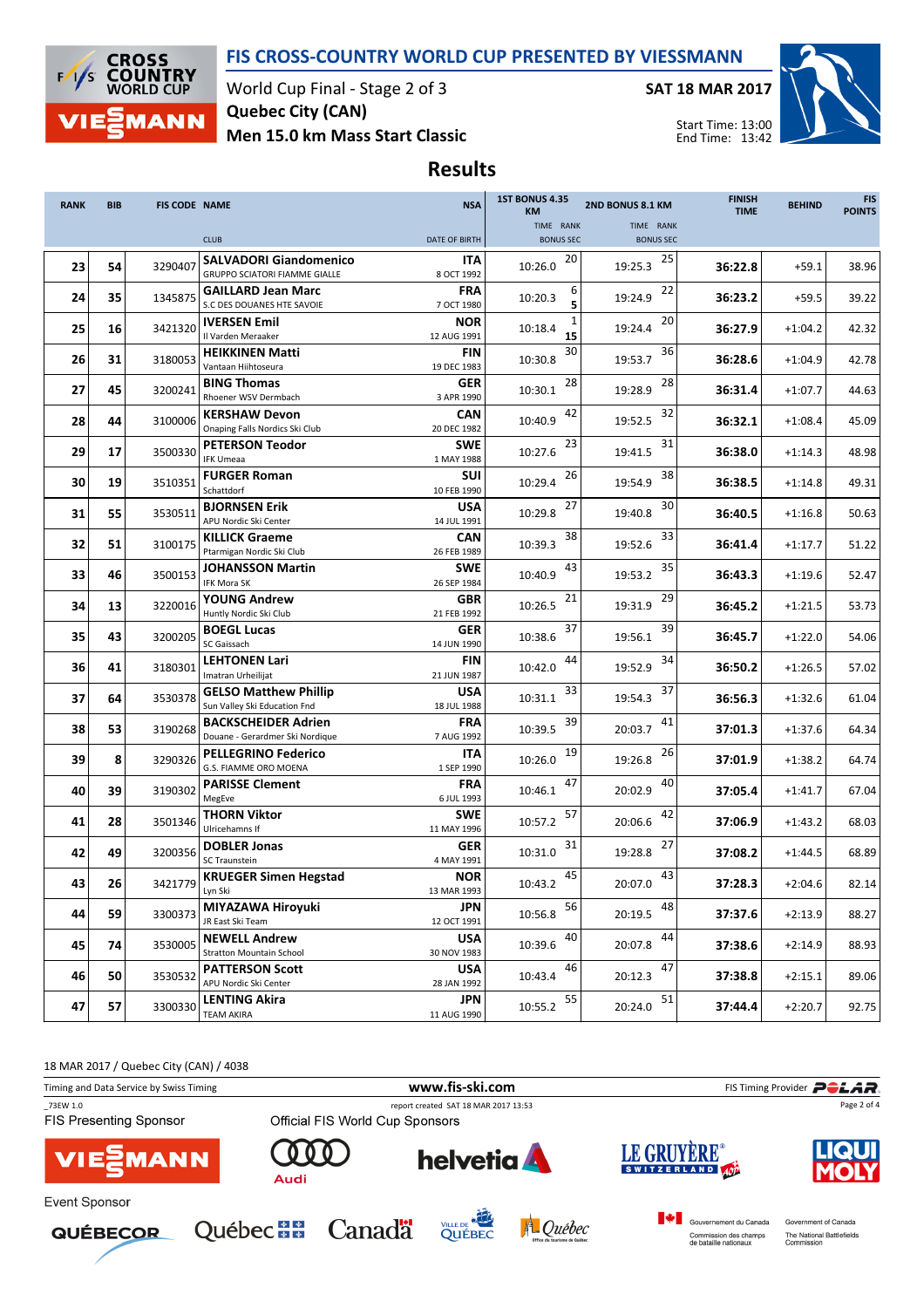## FIS CROSS-COUNTRY WORLD CUP PRESENTED BY VIESSMANN



World Cup Final - Stage 2 of 3 Men 15.0 km Mass Start Classic Quebec City (CAN)

SAT 18 MAR 2017



Start Time: 13:00 End Time: 13:42

## Results

| <b>RANK</b>  | <b>BIB</b> | <b>FIS CODE NAME</b> |                                                          | <b>NSA</b>                | <b>1ST BONUS 4.35</b><br><b>KM</b> | 2ND BONUS 8.1 KM | <b>FINISH</b><br><b>TIME</b> | <b>BEHIND</b> | <b>FIS</b><br><b>POINTS</b> |
|--------------|------------|----------------------|----------------------------------------------------------|---------------------------|------------------------------------|------------------|------------------------------|---------------|-----------------------------|
|              |            |                      |                                                          |                           | TIME RANK                          | TIME RANK        |                              |               |                             |
|              |            |                      | <b>CLUB</b>                                              | <b>DATE OF BIRTH</b>      | <b>BONUS SEC</b>                   | <b>BONUS SEC</b> |                              |               |                             |
| 48           | 52         | 3530489              | <b>HOFFMAN Noah</b>                                      | <b>USA</b>                | 54<br>10:55.1                      | 52<br>20:24.0    | 37:45.4                      | $+2:21.7$     | 93.41                       |
|              |            |                      | Ski and Snowboard Club Vail                              | 1 AUG 1989                |                                    |                  |                              |               |                             |
| 49           | 60         | 3530772              | <b>LUSTGARTEN Benjamin</b><br>Craftsbury Nordic Ski Club | <b>USA</b><br>17 APR 1992 | 52<br>10:53.5                      | 50<br>20:23.3    | 37:46.1                      | $+2:22.4$     | 93.87                       |
|              |            |                      | <b>NORRIS David</b>                                      | <b>USA</b>                | 50                                 | 54               |                              |               |                             |
| 50           | 58         | 3530496              | APU Nordic Ski Center                                    | 12 DEC 1990               | 10:51.5                            | 20:32.0          | 38:07.3                      | $+2:43.6$     | 107.85                      |
|              |            |                      | <b>HEDIGER Jovian</b>                                    | <b>SUI</b>                | 32                                 | 45               |                              |               |                             |
| 51           | 15         | 3510377              | Bex                                                      | 17 DEC 1990               | 10:31.0                            | 20:08.2          | 38:09.4                      | $+2:45.7$     | 109.23                      |
| 52           | 14         | 3190255              | <b>GROS Baptiste</b>                                     | <b>FRA</b>                | 41<br>10:40.2                      | 49<br>20:19.8    | 38:12.9                      | $+2:49.2$     | 111.54                      |
|              |            |                      | ARMEES EMHM - Les Dragons Annecy                         | 17 JUL 1990               |                                    |                  |                              |               |                             |
| 53           | 38         | 3200376              | <b>NOTZ Florian</b><br>SZ Roemerstein                    | GER                       | 53<br>10:53.8                      | 53<br>20:25.5    | 38:14.6                      | $+2:50.9$     | 112.66                      |
|              |            |                      | <b>HAMILTON Simeon</b>                                   | 24 APR 1992<br><b>USA</b> | 25                                 | 46               |                              |               |                             |
| 54           | 5          | 3530120              | <b>Stratton Mountain School</b>                          | 14 MAY 1987               | 10:29.1                            | 20:08.9          | 38:14.8                      | $+2:51.1$     | 112.79                      |
|              |            |                      | <b>THOMPSON Bob</b>                                      | <b>CAN</b>                | 66                                 | 58               |                              |               |                             |
| 55           | 30         | 3100227              | Team Hardwood                                            | 27 FEB 1991               | 11:02.7                            | 20:39.5          | 38:15.3                      | $+2:51.6$     | 113.12                      |
| 56           | 4          | 3190323              | <b>CHANAVAT Lucas</b>                                    | <b>FRA</b>                | 48<br>10:47.0                      | 62<br>20:46.0    | 38:15.7                      | $+2:52.0$     | 113.39                      |
|              |            |                      | Le Grand Bornand                                         | 17 DEC 1994               |                                    |                  |                              |               |                             |
| 57           | 68         | 3100217              | JOHNSGAARD Knute<br>Whitehorse CC Ski Club               | <b>CAN</b><br>5 DEC 1992  | 63<br>11:01.3                      | 57<br>20:38.9    | 38:18.9                      | $+2:55.2$     | 115.50                      |
|              |            |                      | <b>STAREGA Maciej</b>                                    | <b>POL</b>                | 51                                 | 61               |                              |               |                             |
| 58           | 25         | 3430103              | <b>UKS RAWA Siedlce</b>                                  | 31 JAN 1990               | 10:52.7                            | 20:41.3          | 38:20.9                      | $+2:57.2$     | 116.81                      |
|              |            |                      | <b>CALDWELL Patrick</b>                                  | <b>USA</b>                | 58                                 | 59               |                              |               |                             |
| 59           | 61         | 3530629              | <b>Stratton Mountain School</b>                          | 18 FEB 1994               | 10:58.0                            | 20:39.6          | 38:23.9                      | $+3:00.2$     | 118.79                      |
| 60           | 71         | 3220019              | <b>SMITH Callum</b>                                      | <b>GBR</b>                | 60<br>10:59.1                      | 56<br>20:38.3    | 38:48.4                      | $+3:24.7$     | 134.94                      |
|              |            |                      | Huntly Nordic Ski Club                                   | 12 OCT 1992               |                                    |                  |                              |               |                             |
| 61           | 22         | 3100097              | VALJAS Len<br>Team Hardwood                              | CAN<br>21 NOV 1988        | 61<br>10:59.7                      | 68<br>20:59.7    | 38:54.4                      | $+3:30.7$     | 138.90                      |
|              |            |                      | <b>HEGMAN John</b>                                       | <b>USA</b>                | 59                                 | 60               |                              |               |                             |
| 62           | 67         | 3530691              | Sun Valley Ski Education Fnd                             | 21 MAY 1994               | 10:58.4                            | 20:40.2          | 38:55.7                      | $+3:32.0$     | 139.76                      |
| 63           | 62         | 3100268              | <b>KENNEDY Russell</b>                                   | <b>CAN</b>                | 67<br>11:07.4                      | 63<br>20:54.3    | 38:55.8                      | $+3:32.1$     | 139.82                      |
|              |            |                      | Canmore Nordic Ski Club                                  | 7 OCT 1991                |                                    |                  |                              |               |                             |
| 64           | 73         | 3530659              | <b>MORGAN Cole</b>                                       | <b>USA</b>                | 49<br>10:48.5                      | 55<br>20:33.6    | 38:58.5                      | $+3:34.8$     | 141.60                      |
|              |            |                      | Sun Valley Ski Education Fnd<br>PALMER-CHARRETTE Evan    | 10 MAR 1994<br><b>CAN</b> | 64                                 | 69               |                              |               |                             |
| <b>PF 65</b> | 63         | 3100283              | Lappe Nordic                                             | 21 MAY 1994               | 11:01.5                            | 21:00.0          | 39:01.8                      | $+3:38.1$     | 143.78                      |
|              |            |                      | <b>SHIELDS Andy</b>                                      | <b>CAN</b>                | 65                                 | 67               |                              |               |                             |
| <b>PF 66</b> | 56         | 3100232              | Lappe Nordic                                             | 19 MAR 1991               | 11:01.7                            | 20:59.0          | 39:01.8                      | $+3:38.1$     | 143.78                      |
| 67           | 11         | 3100137              | <b>COCKNEY Jesse</b>                                     | <b>CAN</b>                | 70<br>11:10.4                      | 65<br>20:58.0    | 39:12.1                      | $+3:48.4$     | 150.57                      |
|              |            |                      | Foothills Nordic Ski Club                                | 26 JUL 1989               |                                    |                  |                              |               |                             |
| 68           | 75         | 1282146              | <b>MCKEEVER Brian</b>                                    | CAN                       | 72<br>11:12.1                      | 70<br>21:02.8    | 39:12.6                      | $+3:48.9$     | 150.90                      |
|              |            |                      | Foothills Nordic Ski Club                                | 18 JUN 1979<br><b>USA</b> | 69                                 | 66               |                              |               |                             |
| 69           | 65         | 3530177              | <b>GREGG Brian</b><br>Loppet Nordic Racing               | 27 JUN 1984               | 11:09.8                            | 20:58.8          | 39:14.2                      | $+3:50.5$     | 151.95                      |
|              |            |                      | <b>FOSTER Joey</b>                                       | <b>CAN</b>                | 73                                 | 71               |                              |               |                             |
| 70           | 69         | 3100344              | Hardwood                                                 | 15 AUG 1996               | 11:13.2                            | 21:05.6          | 39:25.8                      | $+4:02.1$     | 159.60                      |
| 71           | 66         | 3300241              | <b>KASHIWABARA Nobuhito</b>                              | <b>JPN</b>                | 74<br>11:23.4                      | 74<br>21:31.6    | 39:51.8                      | +4:28.1       | 176.74                      |
|              |            |                      | Cold Weather Combat Training Unit                        | 13 AUG 1988               |                                    |                  |                              |               |                             |
| 72           | 72         | 3100351              | WILLIAMS Gareth<br>Telemark Nordic club                  | <b>CAN</b><br>23 AUG 1997 | 68<br>11:07.7                      | 72<br>21:05.6    | 40:00.0                      | $+4:36.3$     | 182.14                      |

18 MAR 2017 / Quebec City (CAN) / 4038